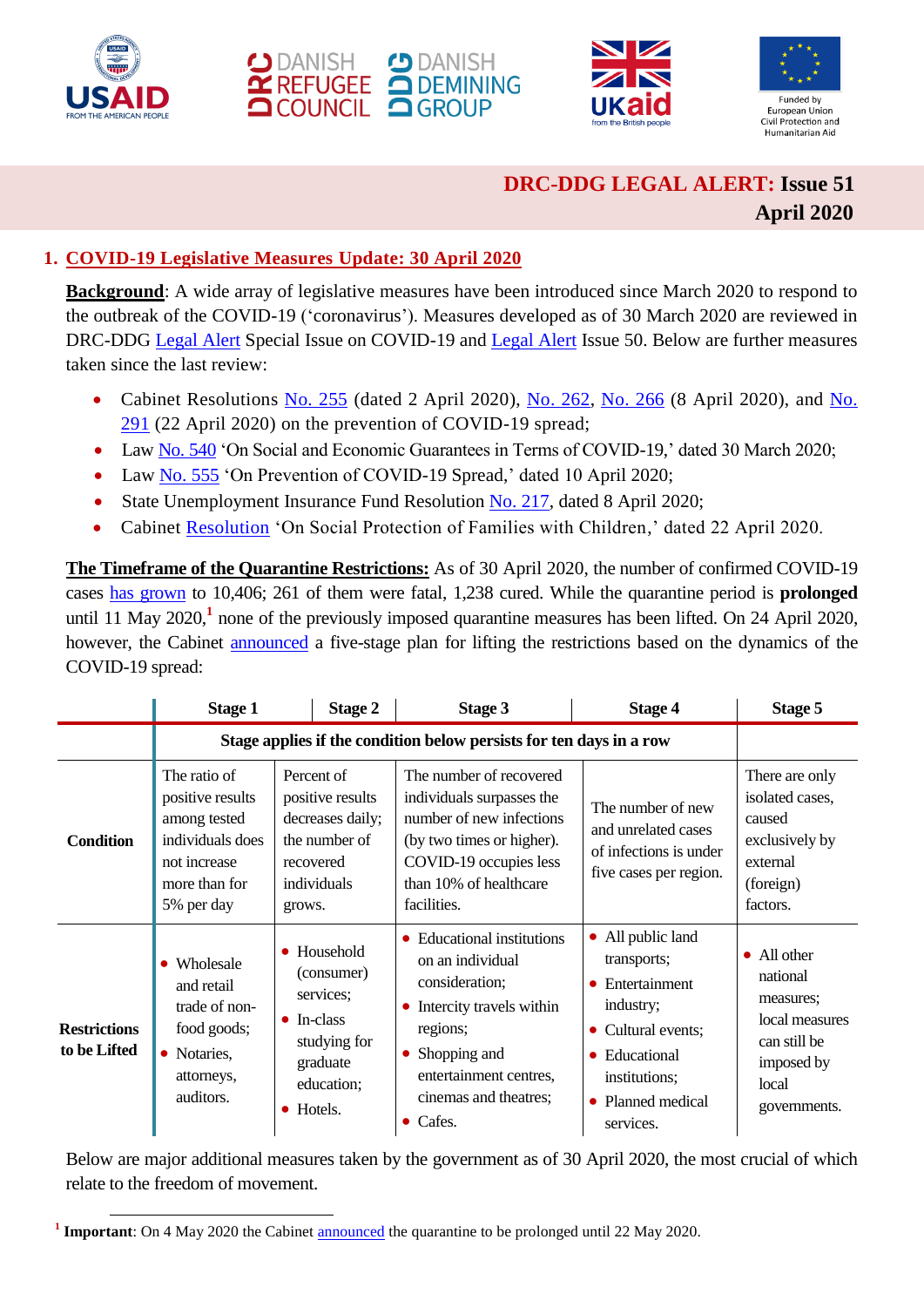#### **CD** DANISH  $\bigcirc$  DANISH DEMINING  $\tilde{\mathbf{r}}$  REFUGEE **QCOUNCIL QGROUP**

#### **Freedom of Movement**

The most pressing restrictions of freedom of movement are faced by the NGCA residents who previously entered GCA through the entry-exit checkpoints (EECPs) – please refer to Legal Alert Issues [No. 49](https://reliefweb.int/report/ukraine/drc-ddg-legal-alert-special-coronavirus-16-march-2020-enruuk) and No. [50.](https://reliefweb.int/report/ukraine/ukraine-drc-ddg-legal-alert-issue-50-february-march-2020-enruuk) Following are additional major freedom of movement restrictions:

|                                                                             | <b>Self-Isolation Regime</b>                                                                                                                                                                                                                                                                                                                                                                                      | <b>Regime of Mandatory Observation</b><br>(Controlled Isolation)                                                                                                                                                                                                                                                                                                      |
|-----------------------------------------------------------------------------|-------------------------------------------------------------------------------------------------------------------------------------------------------------------------------------------------------------------------------------------------------------------------------------------------------------------------------------------------------------------------------------------------------------------|-----------------------------------------------------------------------------------------------------------------------------------------------------------------------------------------------------------------------------------------------------------------------------------------------------------------------------------------------------------------------|
| <b>Individuals</b><br><b>Falling</b><br><b>Under</b><br><b>Restrictions</b> | 60<br>years of age<br>(with<br>At or over<br>exceptions);<br>Agreed to undergo self-isolation instead of<br>the mandatory observation (see on the<br>after<br>crossing<br>right)<br>the<br>state<br>border/EECPs;<br>Suspected to be or infected by COVID-19<br>but not requiring hospitalisation;<br>Individuals who were in contact with a<br>confirmed COVID-19 infection without<br>special protection means. | with<br>Cross the state border<br>exceptions; <sup>2</sup><br>• Enter GCA from NGCA or Crimea<br>- with the same exceptions;<br>violated<br>Repeatedly<br>self-isolation<br>regime;<br>with<br>COVID-infected<br>Contacted<br>individuals<br>and<br>refuse to<br>pass<br>inspection<br>medical<br>(based<br>on<br>prescription);<br>Voluntarily go under observation. |
| <b>What Does</b><br>the<br><b>Restriction</b><br><b>Imply</b>               | Individuals have to stay in chosen places<br>$\bullet$<br>(homes) and refrain from contacting other<br>individuals<br>other<br>household<br>except<br>dwellers;<br>Allowed outdoor activities include going<br>out within a 2km area to buy groceries and<br>medicines or for dog walking.                                                                                                                        | Forced hospitalisation of a person<br>for 14 days;<br>Regional state administrations<br>secure the dwellers' subsistence<br>(food costs are not covered).                                                                                                                                                                                                             |
| <b>Sanctions</b><br>for<br><b>Breaking</b><br>the Regime                    | Considered as an administrative offence with a fine ranging between UAH 17,000 to<br>UAH 34,000 (size is defined by the police within the given range);<br>$Criminalised$ if resulted – or expected to have resulted – in an infection of another<br>person or grave consequences, sanctions may increase to a fine of up to UAH 51,000,<br>arrest or imprisonment (up to 3 or 8 years).                          |                                                                                                                                                                                                                                                                                                                                                                       |

#### **iii) Other freedom of movement restrictions**:

-

- Movement of persons in groups of 3 or more is prohibited (with certain exceptions);
- Whenever going out in public places (including streets), individuals have to wear medical masks or respirators and bear identification documentation;

<sup>&</sup>lt;sup>2</sup> Exceptions are provided for staff of embassies and international organisations accredited in Ukraine and their family members, servicepersons of cargo vehicles – unless there is evidence that the person has been in contact with an infected individual.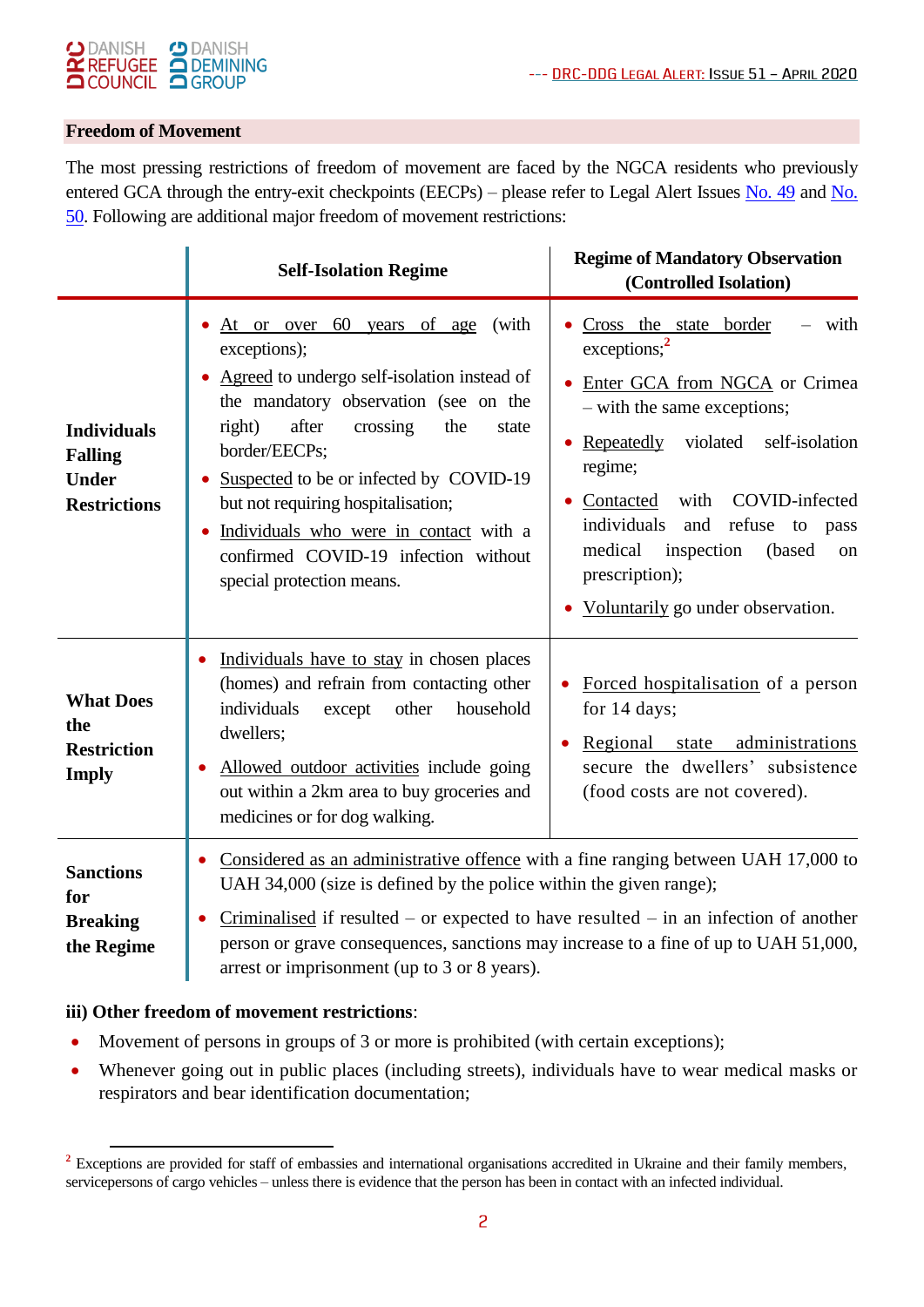#### $\bigcirc$  DANISH **CD** DANISH DEMINING  $\alpha$  REFUGEE **QCOUNCIL QGROUP**

- Children under 14 years old are allowed to go out only accompanied by an adult family member or guardian;
- Going out to parks and recreation zones is prohibited except for dog walking purpose;
- Movement between regions of Ukraine ('oblasts') can be restricted by regional state administrations; additional control measures can be imposed at the regional borderlines.

|                                                               | <b>Social Protection</b>                                                                                                                                                                                                                                                                                                                                                                                                                                                                                                                                                                                                                                                                                                                                                                                                                                                                                                                                                                                                                                                                                                                                                                                                                        | <b>Economic Stimuli</b>                                                                                                                                                                                                                                                                                                                                                                                                                                                                                                                                                                                                                                                                                                                                                                                                                                                                                                                                                                                                                                                                                          |
|---------------------------------------------------------------|-------------------------------------------------------------------------------------------------------------------------------------------------------------------------------------------------------------------------------------------------------------------------------------------------------------------------------------------------------------------------------------------------------------------------------------------------------------------------------------------------------------------------------------------------------------------------------------------------------------------------------------------------------------------------------------------------------------------------------------------------------------------------------------------------------------------------------------------------------------------------------------------------------------------------------------------------------------------------------------------------------------------------------------------------------------------------------------------------------------------------------------------------------------------------------------------------------------------------------------------------|------------------------------------------------------------------------------------------------------------------------------------------------------------------------------------------------------------------------------------------------------------------------------------------------------------------------------------------------------------------------------------------------------------------------------------------------------------------------------------------------------------------------------------------------------------------------------------------------------------------------------------------------------------------------------------------------------------------------------------------------------------------------------------------------------------------------------------------------------------------------------------------------------------------------------------------------------------------------------------------------------------------------------------------------------------------------------------------------------------------|
| $\bullet$<br>$\bullet$<br>$\bullet$<br>$\bullet$<br>$\bullet$ | Automatic extension of assistances scheduled to<br>expire – applicable for low-income families,<br>disabled, and unemployed (IDP benefits and<br>pensions were secured already in March 2020);<br>Assistance on unemployment is increased from<br>UAH 650 to UAH 1,000; assigned from the first<br>day of unemployment registration instead of the<br>$91st$ day (online application available);<br>Additional UAH 1,000 payment is to be<br>provided on a one-time basis for pensioners<br>whose pension is lower than UAH 5,000;<br>Indexation (proportional increase) of pensions<br>is targeted by the Cabinet<br>after the<br>quarantine is over;<br>List of 'socially important goods' (mainly food<br>items) is to be defined by the Cabinet who will<br>set maximal price levels for these goods.<br>Violation of the pricing policy for these items<br>and medical goods will result in fines and<br>confiscation of the 'excessive profit;'<br>Bonuses to salaries are now possible (although<br>not automatic, require implementation by the<br>Cabinet) for healthcare staff (up to 300% of basic<br>salary) and social workers directly involved in<br>COVID-19 response (up to 100% of basic salary).<br><b>Access to Justice</b> | A certain level of salary to be maintained<br>(partially refundable):<br>o For employees who cannot work (work<br>cannot be done remotely), employers<br>cannot reduce salary lower than 2/3 of<br>the usual rate;<br>o Employers can request reimbursements<br>from the government for socially-insured<br>employees. However, it is limited to<br>UAH 4,723 per month per employee and<br>requires significant paper work. Also, the<br>application deadline is 30 days after the<br>enterprise's shutdown.<br>• Unified social tax (USC) bracket is expanded<br>(entrepreneurs are likely to be eligible for<br>more preferential taxation rates);<br>• Documentary and physical inspections are<br>prohibited until 31 May 2020 (and in some<br>cases until 30 June 2020);<br>• It is prohibited to increase interest rates under<br>existing loan agreements;<br>• Monthly assistance for children under 10<br>years old will be provided to individual<br>entrepreneurs of first and second taxation<br>(UAH 1,779 or UAH 2,218)<br>groups<br>per child) up until 30 days after quarantine<br>termination. |
|                                                               |                                                                                                                                                                                                                                                                                                                                                                                                                                                                                                                                                                                                                                                                                                                                                                                                                                                                                                                                                                                                                                                                                                                                                                                                                                                 |                                                                                                                                                                                                                                                                                                                                                                                                                                                                                                                                                                                                                                                                                                                                                                                                                                                                                                                                                                                                                                                                                                                  |

- Online access and participation is provided in administrative, commercial, and civil judicial proceedings;
- Time limits for judicial proceedings are prolonged (for claim submissions, appeal, cassation, replies etc.) in administrative, commercial, and civil proceedings – until the quarantine termination;
- Defining timeframes for decisions (including the date of the decision entering into force): the court cannot assign a date before the end of the quarantine. Therefore, recently issued court decisions cannot enter into force until the end of the quarantine.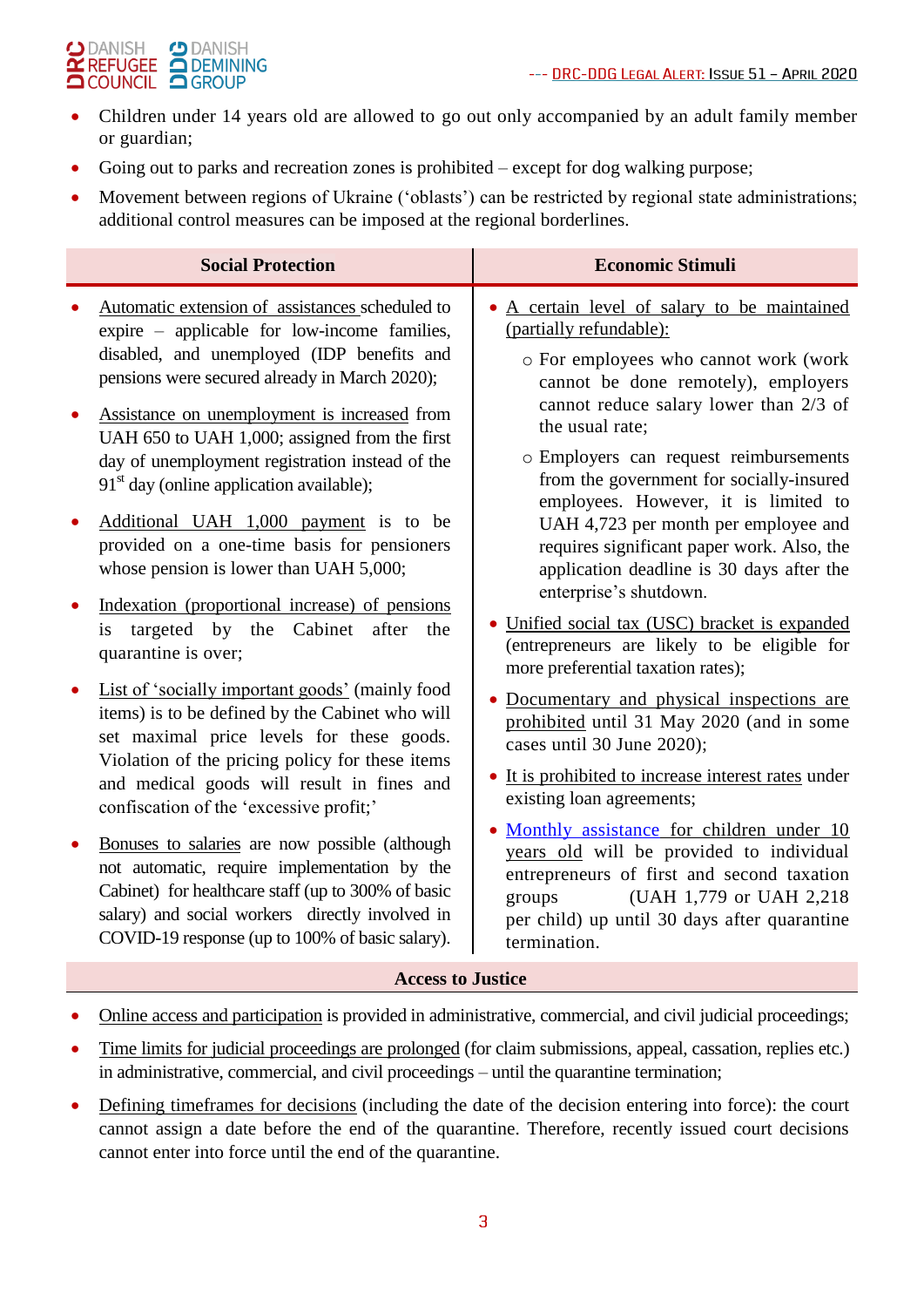

### **2. Parliament Amends State Budget 2020**

On 13 April 2020, the Parliament adopted Law [No. 553](https://zakon.rada.gov.ua/laws/show/553-IX) revising State Budget 2020 to adjust to the COVID-19 reality. The table below reviews budget lines related to humanitarian operations and conflict response. All the values below are indicated in UAH.

### **Explanation to the table:**

- Budget lines that were reduced are marked in **RED**;
- Budget lines that were increased are marked in **GREEN**;
- Certain budget lines that are to be further reduced at the discretion of the Cabinet are marked in **BLUE**;
- Budget lines that remained unchanged are marked in **GREY**.

| <b>Institution or Purpose of Use of Funding</b>                                                                                                            | <b>State Budget</b><br>2020  | <b>State Budget</b><br><b>Amendment</b> |
|------------------------------------------------------------------------------------------------------------------------------------------------------------|------------------------------|-----------------------------------------|
| Ministry for Reintegration of Temporary Occupied Territories                                                                                               | $1,800$ million <sup>3</sup> | 634                                     |
| Ministry of Veterans Affairs                                                                                                                               |                              | 988                                     |
| Psycho-social rehabilitation of 'ATO'/JFO Veterans and<br><b>Maidan Participants</b>                                                                       | 246 million                  | Unchanged                               |
| Mine action activities                                                                                                                                     | 5 million                    | To be decreased by<br>the Cabinet       |
| Support for veterans' associations & commemoration events                                                                                                  | 18 million                   | 9 million                               |
| Support to the individuals illegally captured by NGCA<br>authorities or Russia and their family members, as well as the<br>reintegration of NGCA residents | 66 million                   | To be decreased by<br>the Cabinet       |
| Pilot projects on solving challenges of internal displacement and<br>'returning of combatants'                                                             | 7 million                    | To be decreased by<br>the Cabinet       |
| Subventions to local communities for the support of conflict-<br>affected territories                                                                      | 20 million                   | To be decreased by<br>the Cabinet       |
| Compensation for housing 'damaged or destroyed as a result<br>of Russian aggression'                                                                       | 40 million                   | To be decreased by<br>the Cabinet       |
| Subvention to local budgets on housing for IDPs                                                                                                            | 485 million                  | To be decreased by<br>the Cabinet       |
| Ministry of Healthcare                                                                                                                                     | 116 billion                  | 131 billion                             |
| <b>State Emergency Service</b>                                                                                                                             | 15 billion                   | Unchanged                               |

<sup>-</sup><sup>3</sup> As of the initial adoption of the State Budget 2020 in Autumn 2019, the Ministry of TOT and the Ministry of Veterans Affairs were merged into one ministry. Early in 2020, however, the two ministries were divided back again.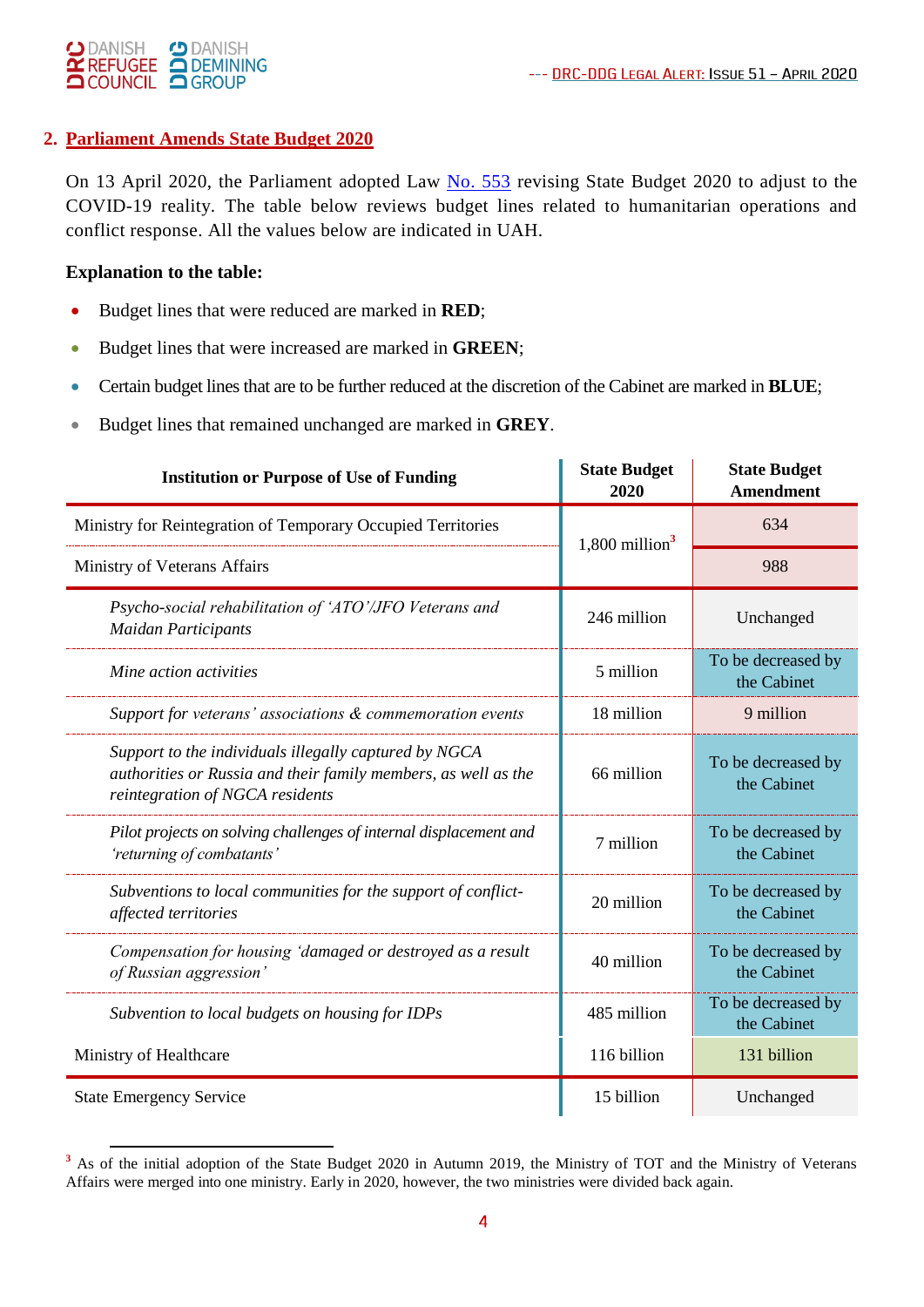

| <b>Institution or Purpose of Use of Funding</b>                                                                                  | <b>State Budget</b><br>2020 | <b>State Budget</b><br><b>Amendment</b> |
|----------------------------------------------------------------------------------------------------------------------------------|-----------------------------|-----------------------------------------|
| Ministry of Social Policy                                                                                                        | 294 billion                 | 321 billion                             |
| The Pension Fund                                                                                                                 | 173 billion                 | 202 billion                             |
| The Fund for Social Protection of People with Disabilities                                                                       | 1,834 billion               | 1,474 billion                           |
| Social protection of families, children, women, and other most<br>vulnerable social groups                                       | 88 million                  | 85 million                              |
| Provision of monthly utility benefits to IDPs                                                                                    | 3 billion                   | Unchanged                               |
| Specialised assistance on prosthetics and rehabilitation                                                                         | 29 million                  | Unchanged                               |
| Sanatorium treatment for veterans and differently-abled<br>individuals                                                           | 213 million                 | Unchanged                               |
| Provision of 'some kinds of benefits, compensation, and services<br>to certain social groups'                                    | 63 billion                  | 61 billion                              |
| Ministry of Regional Development and Territories                                                                                 | 15 billion                  | 8 billion                               |
| Subvention to local communities for the implementation of<br>projects under the Extraordinary Loan for Restoration of<br>Ukraine | 1,275 billion               | Unchanged                               |
| Free Legal Aid System (under the Ministry of Justice)                                                                            | 822 million                 | 821 million                             |
| Preparation for the mobilisation of industries of the national<br>economy (under the Ministry of Economic Development)           | 78 million                  | 60 million                              |

#### **Change of the State Budget Expenses on Housing:**

Among over 20 State Budget lines on housing only 6 are to be reduced. However, the reduced ones include 3 IDP housing programs. For example, the future of UAH 485 million, initially committed for IDP housing, is now uncertain as the revised budget gave discretion to the Cabinet to reduce the budget. All the values below are provided in UAH, million.

| <b>Purpose of the Fund Use</b>                                                     | 2020 | Amendment                         |
|------------------------------------------------------------------------------------|------|-----------------------------------|
| Subvention to local budgets for 'IDP housing' projects                             | 485  | To be decreased by<br>the Cabinet |
| Funding for Affordable Housing                                                     | 100  | To be decreased by<br>the Cabinet |
| Partial coverage of interests on housing loans under social housing<br>programmes  | 41   | Unchanged                         |
| Compensation for housing destroyed as a result of the Russian<br>aggression'       | 40   | To be decreased by<br>the Cabinet |
| Partial coverage of interest on housing loans under the youth<br>housing programme | 23   | Unchanged                         |
| Increase of Statute Capital of the State Fund for Youth Housing<br>Construction    | 28   | Unchanged                         |
| Financial support to the State Fund for Support of Youth Housing<br>Construction   | 7    | Unchanged                         |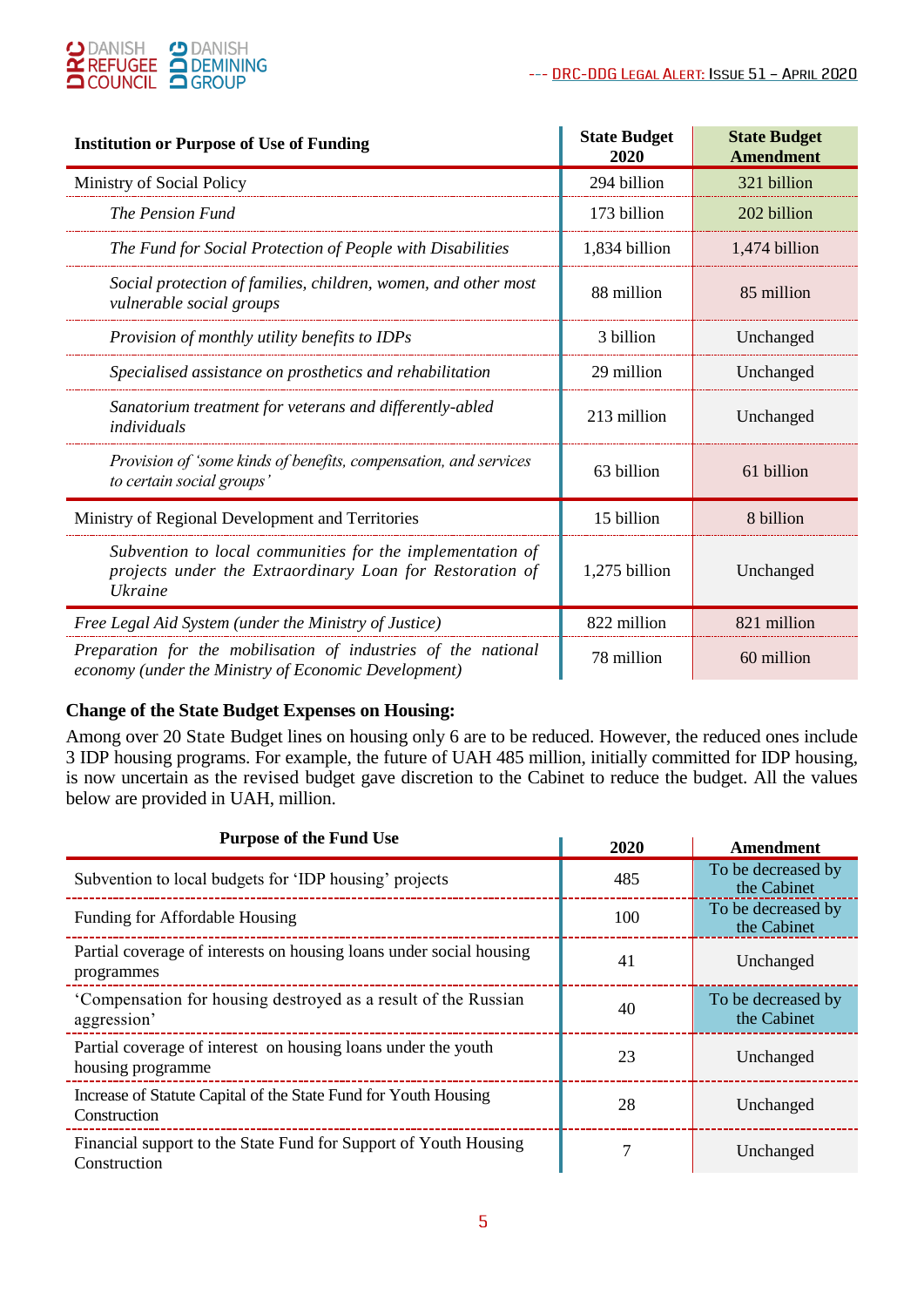# O DANISH O DANISH **OCOUNCIL OGROUP**

# **3. Government Further Expands 'Preferential 5-7-9% Loans' Programme for Micro and Small Enterprises**

**Background:** In January 2020, the Cabinet created a framework for the 'Affordable 5-7-9% Loans' programme for micro- and small-sized businesses and further expanded it in March 2020.**<sup>4</sup>** The Programme offered up to UAH 2 million in loans – under specific purposes – for terms up to five years with yearly interest rates ranging from 5% to 9%.

**Recent developments:** On 15 April 2020, the Cabinet issued [Resolution No. 283](https://www.kmu.gov.ua/npas/pro-vnesennya-zmin-do-poryadku-nadannya-finansovoyi-derzhavnoyi-pidtrimki-subyektam-mikropidpriyemnictva-ta-malogo-pidpriyemnictva-i150420-283) further expanding the Programme, followed by [another amendment](https://www.kmu.gov.ua/news/uryad-rozshiriv-mozhlivosti-programi-dostupni-krediti-5-7-9) on 29 April 2020. Salient novations include:

- Maximum size of the loan is increased up from UAH 2 million to UAH 3 million;
- Eligibility on maximum annual sales is increased from UAH 50 million to UAH 100 million.

The most significant novation is the provision of a new eligible loan purpose – refinancing debt. Provided under special terms, such loans will be preferred over the standard programme provisions:

- No maximum size limit for the loan (however, restriction regarding the maximum level of state assistance within the last three years – EUR 200,000 – still applies);
- $\bullet$  0% (zero) interest rate applies;
- The maximum term of the loan  $-31$  March 2021.

# **Related Concerns:**

- Increase of the maximum applicable annual sales might eventually decrease the number of micro- and small-sized businesses reached by the Programme, who will face increased competition from bigger enterprises to access the programme;
- Inclusion of debt refinancing as an eligible purpose of the loan and superiority over the programme's other purposes might compromise the efficiency of the Programme implementation.

When first launched, this programme created hopes to the struggling micro and small enterprises in the conflict-affected region. With the recent changes, it needs to be seen whether such enterprises will be able to compete with their much more affluent peers.

# **4. Cabinet Approves Agreement with German Government on IDP Housing Project**

On 22 April 2020, the Cabinet [approved](https://www.kmu.gov.ua/news/nimechchina-vidilit-ukrayini-255-mln-yevro-na-budivnictvo-zhitla-dlya-vnutrishno-peremishchenih-osib) an agreement with the government of the Federal Republic of Germany on the provision of EUR 25.5 million under the 'IDP Housing' project designed to provide IDPs with durable housing solutions. The agreement is yet to be signed by the Minister for Reintegration of TOT and afterwards to be approved by the Parliament.

## **5. Supreme Court Affirms Right to Compensation for Property Damaged in NGCA; Grants Punitive Compensation for State's Failure to Provide Compensation Mechanism**

On 25 March 2020, the Supreme Court of Ukraine delivered a [judgement](http://reyestr.court.gov.ua/Review/88575080) in case No. 310/1739/17, considering over UAH 500,000 compensation claims for housing destroyed as a result of the conflict within NGCA (Shakhtarsk). The fact of the housing destruction was testified by a certificate issued by the so-called 'DPR'. Previously, the First Instance Court and the Court of Appeal denied the claim, inter alia, for lack of sufficient evidence of the destruction.

<sup>&</sup>lt;sup>4</sup> For additional information, please see DRC-DDG [Legal Alert](https://reliefweb.int/report/ukraine/ukraine-drc-ddg-legal-alert-issue-50-february-march-2020-enruuk) Issue 48: January 2020, Section 2; DRC-DDG Legal Alert Issue 50: February-March 2020, Section 4.